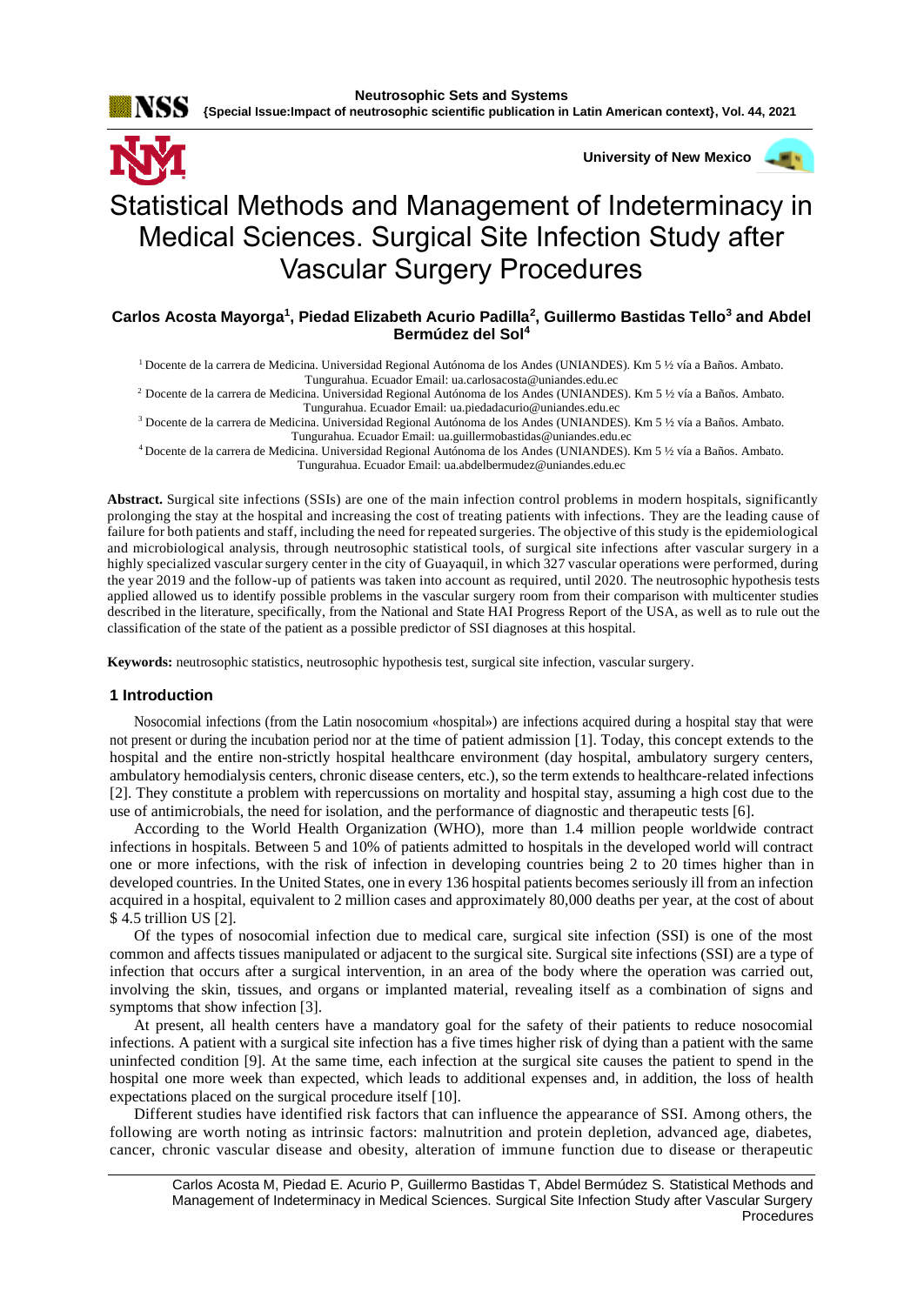regimens, smoking, chronic organ failure, recurrent infection in a remote location and decreased tissue perfusion. Extrinsic factors include hand-washing for surgery, prolonged preoperative (more than 24 hours), prolonged hospitalization, re-operation, shaving, surgical clothing, duration of surgery, air conditioning, instruments, surgical technique, antisepsis of skin, prophylactic antibiotics, sterilization [3].

Despite the improvement in surgical techniques, the better knowledge of the pathomechanisms of the infection, and the greater knowledge of their control, the problems associated with SSI continue to be the most common and serious complications after surgery, also in the field of vascular surgery, where the incidence ranges between 2.1% and 4.1%. (1, 2, 3) and a mortality of 10 to 48% [4].

The objective of this study is the epidemiological and microbiological analysis of surgical site infections after vascular surgery in a highly specialized vascular surgery center in the city of Guayaquil, using neutrosophic statistics tools.

## **2 Materials and methods**

The study was carried out in a specialized vascular surgery hospital room in the city of Guayaquil, in which 327 vascular surgical procedures were performed, during 2019. Among the main procedures performed are those involving the incision of vessels: arteries of the lower extremities, abdominal aortic aneurysm, aortic iliac prosthesis, intra-abdominal vascular anastomoses, femoral implants, and the placement of aorticduodenal prostheses.

The registration of SSI cases was carried out in collaboration with the center's Department of Microbiology. For each patient submitted to the analyzed procedures, general demographic data (age, sex, reason for hospital admission, date of admission, discharge or death), risk factors, diagnostic and therapeutic procedures, and information on the patient's condition described using the scale of the American Society of Anesthesiology (ASA) [5] were collected and are shown in table 1.

| <b>ASA Class</b> | <b>Definition</b>                    | <b>Definition</b>                                                                                                |  |  |  |  |
|------------------|--------------------------------------|------------------------------------------------------------------------------------------------------------------|--|--|--|--|
| $\mathbf I$      | Normally healthy patient             | Healthy, nonsmoking, no or minimal alcohol use                                                                   |  |  |  |  |
|                  |                                      | Mild diseases only without substantive functional                                                                |  |  |  |  |
|                  |                                      | limitations. Examples include (but not limited to):                                                              |  |  |  |  |
| $\mathbf{I}$     | Patient with mild systemic disease   | current smoker, social alcohol drinker, pregnancy,                                                               |  |  |  |  |
|                  |                                      | obesity (30 <bmi <40),="" dm="" htn,<="" td="" well-controlled=""></bmi>                                         |  |  |  |  |
|                  |                                      | mild lung disease                                                                                                |  |  |  |  |
|                  |                                      | Substantive functional limitations; 1 or more moderate-<br>to-severe diseases. Examples include (but not limited |  |  |  |  |
|                  |                                      | to): poorly controlled DM or HTN, COPD, morbid                                                                   |  |  |  |  |
|                  |                                      | obesity (BMI $\geq$ 40), active hepatitis, alcohol                                                               |  |  |  |  |
| III              | Patient with severe systemic disease | dependence or abuse, implanted pacemaker, moderate                                                               |  |  |  |  |
|                  |                                      | reduction of ejection fraction, ESRD undergoing                                                                  |  |  |  |  |
|                  |                                      | regularly scheduled dialysis, premature infant PCA <60                                                           |  |  |  |  |
|                  |                                      | weeks, history $(> 3$ months) of MI, CVA, TIA, or                                                                |  |  |  |  |
|                  |                                      | CAD/stents                                                                                                       |  |  |  |  |
|                  |                                      | Old traumatic wounds with retained devitalized tissue                                                            |  |  |  |  |
|                  |                                      | and those wounds including (but not limited to): recent                                                          |  |  |  |  |
|                  |                                      | (<3 months) MI, CVA, TIA, or CAD/stents, ongoing<br>cardiac ischemia or severe valve dysfunction, severe         |  |  |  |  |
|                  | Patient with an incapacitating       | reduction of ejection fraction, sepsis, DIC, ARD, or                                                             |  |  |  |  |
| IV               | systemic disease that is a constant  | ESRD not undergoing regularly scheduled dialysis                                                                 |  |  |  |  |
|                  | threat to life                       | involve existing clinical infection or perforated viscera.                                                       |  |  |  |  |
|                  |                                      | This definition suggests that organisms causing a                                                                |  |  |  |  |
|                  |                                      | postoperative infection are present in the operative                                                             |  |  |  |  |
|                  |                                      | field before the operation                                                                                       |  |  |  |  |
|                  |                                      | Examples include (but not limited to): ruptured                                                                  |  |  |  |  |
|                  | Moribund patient who is not expected | abdominal/thoracic aneurysm, massive trauma,                                                                     |  |  |  |  |
| V                | to survive for 24 h with or without  | intracranial bleed with mass effect, ischemic bowel in                                                           |  |  |  |  |
|                  | operation                            | the face of significant cardiac pathology, or multiple                                                           |  |  |  |  |
|                  |                                      | organs/system dysfunction                                                                                        |  |  |  |  |

**Table 1.** ASA Physical Status Classification (PSC)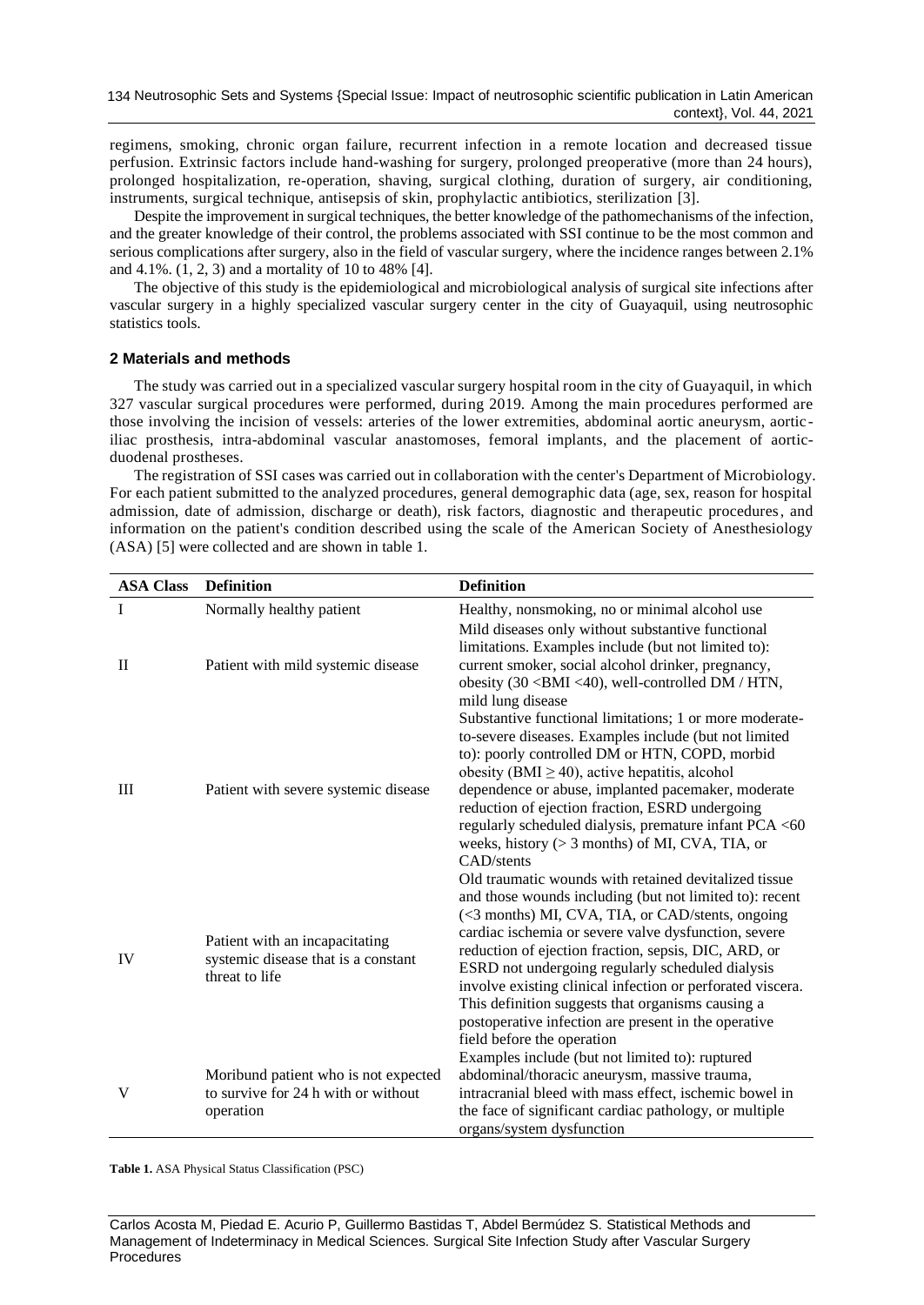The criteria for the diagnosis of infections were based on the recommendations of the National Health Care Network (2021) [7] regarding:

1) Division into clinical forms of infection: superficial, deep, organ-related

2) Qualification standards for superficial infections of the MCA up to 30 days after surgery, and in the case of surgery with the use of an implant (deep and organ infections), up to 1 year.

The local infection control team performed scoring of infections in the room during hospitalization. If the infection developed after hospital discharge, the review and grading were carried out in collaboration with the hospital's outpatient staff. The basis for the post-discharge registry was a screening form, filled out in the outpatient clinic and delivered to the team.

Based on the results of the microbiological examination and the medical record, the team decided on the qualification of the case. The microbiological tests of the materials of the patients with symptoms of infection were carried out in the microbiological diagnostic laboratories of the hospital itself. In nine cases, mixed flora was grown. The species affiliation of the grown strains was determined using routine diagnostic methods, and their susceptibility to drugs was tested using the disk diffusion method.

The analysis used the standardized SSI risk index analysis method. The Surgical Site Infection Risk Index is a tool to study morbidity in patient populations (small and well described), based on an integrated analysis of three categories of variables (which are real indicators of STM risk). According to [7], the Standardized Infection Ratio (SIR) is the primary summary measure used by the National Healthcare Safety Network (NHSN) to track healthcare-associated infections (HAI).

In this study, the same risk factors were adopted for their use in the analysis, of the degree of microbial contamination of the surgical area. Wounds that occur during surgery in the dirty or contaminated field were classified as an increased risk of HAIs. The classification was carried out by the surgeon during or immediately after the procedure. Procedures performed in the presence of trophic-inflammatory changes were classified as contaminated.

To carry out the statistical comparison between the SIR values standardized by the NHSN, with the proportions observed in the hospital studied, a neutrosophic hypothesis test of comparison of proportions was used since these allow applying levels of significance with a certain level of indeterminacy.

According to [1], "The neutrosophic statistics (NS) is the alternative of classic statistics to be applied under the uncertain environment. NS is based on neutrosophic numbers. NS logic is the extension of the fuzzy logic and deals with the measure of indeterminacy" (p. 1).

Smarandache [8] defines the neutrosophic hypothesis as a statement about the neutrosophic values of one or more population characteristics. Therefore, we start from the Z statistic of the classical statistic comparison test of proportions [11]:

(1)

$$
\text{Static } Z = \frac{\overline{P_1} - \overline{P_2}}{\sqrt{pq(\frac{1}{n_1} + \frac{1}{n_2})}}
$$

And a neutrosophic critical region is applied for  $z > min[z_{\alpha 1}, z_{\alpha 2}]$ 

To determine the relationship between the patient's status (as a measure of risk factors), regarding the suffering of SSI, a neutrosophic Chi-square test was performed, due to the vagueness regarding the information collected on 18 of the patients, which prevented assigning a unique ASA Physical Status Classification. This test was performed to determine the feasibility of using the patient's status category as a predictor of SSI.

#### **4 Results**

In the studied center, 16 cases of surgical site infections were diagnosed. The mean/average age of the sample was 58.8 years, and the mean age of the patients diagnosed with SSI was slightly higher (59.3). The influence of the duration of the surgery on the onset of the infection was analyzed and a statistically significant difference was observed: patients who underwent a longer surgery were more likely to develop an infection  $(T = 2.0087, p = 0, 0485)$  for a 95% confidence level.

The microbiological cleaning of the field did not affect morbidity, nor did it affect the patient's condition during qualification for surgery expressed by the ASA score and age.

Furthermore, hospitalization in this hospital before the procedure lasted longer, especially in the population diagnosed with PD, although the mean length of stay is, in general, shorter (Table 1).

| Variable                                                        | <b>Total</b> | SSI           |
|-----------------------------------------------------------------|--------------|---------------|
| Number of treatments                                            | 327          | 16            |
| Procedures in the clean field/clean-contaminated field [%]      | 98.0         | 100.0         |
| Status of the patients according to the ASA scale: $3/4/5$ [%]. | 76.8         | 82.5          |
| Hospitalization before procedure [days]                         | $\Lambda$    | $\mathcal{R}$ |
| Average length of stay in total [days].                         | 16           | 2.3           |

Carlos Acosta M, Piedad E. Acurio P, Guillermo Bastidas T, Abdel Bermúdez S. Statistical Methods and Management of Indeterminacy in Medical Sciences. Surgical Site Infection Study after Vascular Surgery **Procedures**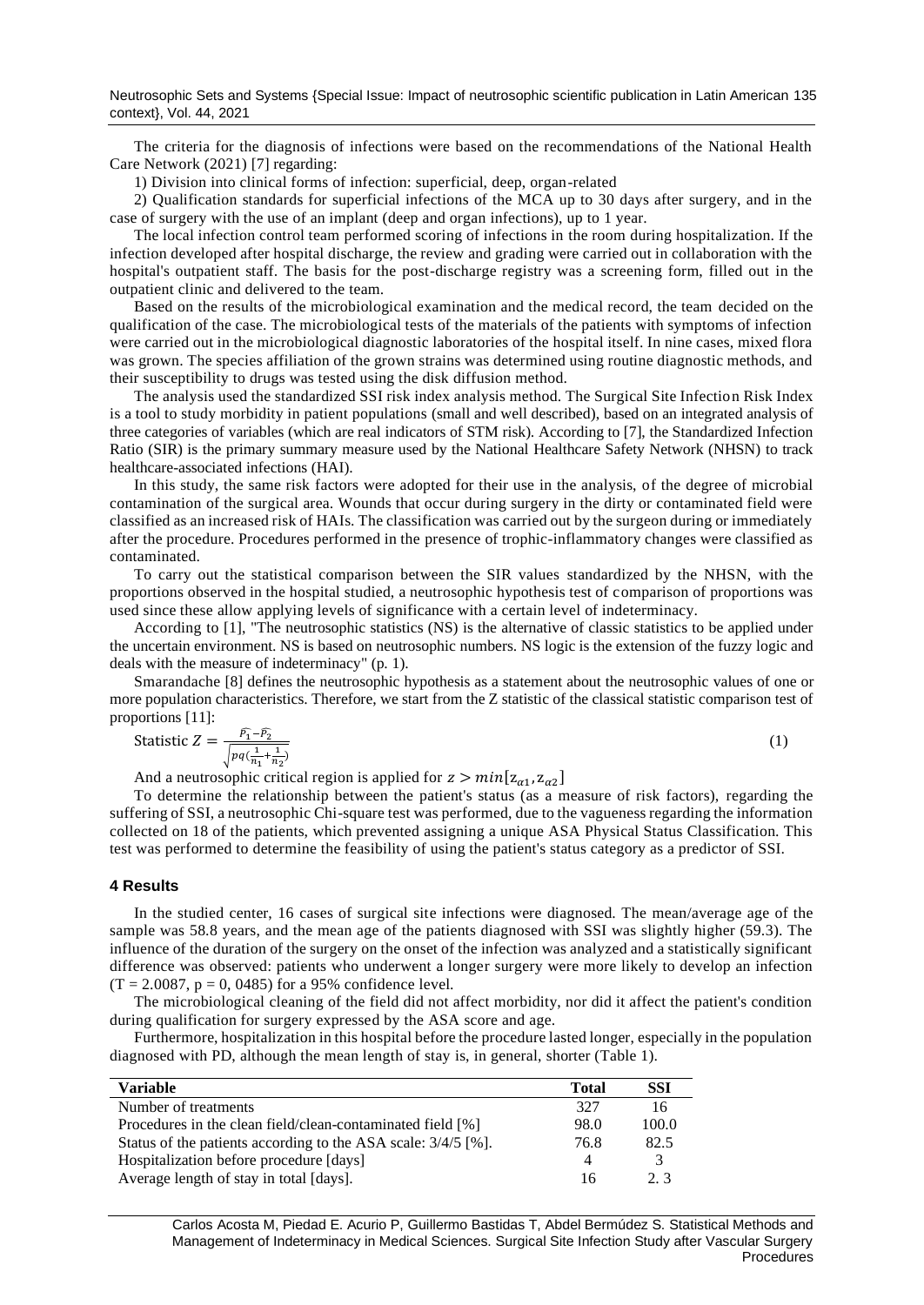136 Neutrosophic Sets and Systems {Special Issue: Impact of neutrosophic scientific publication in Latin American context}, Vol. 44, 2021

| Mean age of patients [years].                    | 67   | 66.  |
|--------------------------------------------------|------|------|
| Proportion of women among operated patients [%]. | 19.8 | 25.0 |
| Average duration of the procedure [min]          | 116  |      |
| Duration of the procedure above the norm [min]   | 145  |      |

**Table 2.** Patient characteristics and procedures performed

Hospital specialists applied an effective method of post-discharge surveillance, grading SSI cases both during the ward stay and in cooperation with the hospital outpatient clinic (Table 3). The mean time to onset of the first symptoms of infection was 34 days. Among all diagnosed cases, more than half of the infections are in the "deep" category, so almost half of the patients required treatment.

| <b>Observed Variables</b>     | <b>Diagnosed cases</b> |                   |  |  |  |
|-------------------------------|------------------------|-------------------|--|--|--|
| <b>MND</b> Standard           | <b>Frequency</b>       | $\lceil\% \rceil$ |  |  |  |
| Superficial                   | 5                      | 33.33%            |  |  |  |
| Deep                          | 8                      | 53.33%            |  |  |  |
| Organ related                 | $\mathfrak{D}$         | 13.33%            |  |  |  |
| SSI cases - time of detection | <b>Frequency</b>       | $\lceil\% \rceil$ |  |  |  |
| Before discharge              | 2                      | 13.33%            |  |  |  |
| After discharge               | 9                      | 60.00%            |  |  |  |
| Rehospitalization             | 4                      | 26.67%            |  |  |  |
| Time since operation          | <b>Frequency</b>       | $\lceil\% \rceil$ |  |  |  |
| $<$ 21 days                   |                        | 46.67%            |  |  |  |
| $21-50$ days                  | 5                      | 33.33%            |  |  |  |
| $> 51$ days                   |                        | 20.00%            |  |  |  |

**Table 3.** Characteristics of diagnosed cases

In the hospital setting (re-hospitalization), all cases of SSI occurred in the form of superficial infections. Analysis of the risk index was only possible in approximately 95% of the data, the remaining part of the records contained deficiencies, mainly in terms of the description of the patients' conditions (ASA scale).

More than half of the operated patients were diagnosed with one of the risk factors analyzed; the rest of the patients had no risk (22%) or had a higher risk (2 or 3 risk factors). As a result, morbidity reached values of 5.6%.

To compare the incidence of SSI in patients with a different load of selected risk factors, with the US NHSN infection control program [10], the neutrosophic hypothesis test of comparison of proportions for a neutrosophic alpha  $\alpha = [0.01, 0.05]$  was proposed.

 $H0: p1 = p2.$ 

H1: p1> p2.

 $\alpha = [0.01, 0.05]$ 

Neutrosophic critical region:  $z > min[1.645, 2.32]$ 

The frequency and proportion data for both the NHSN data and the selected sample are shown in Table 4.

| Source | Total interventions | <b>SSI</b> Cases | Proportion |
|--------|---------------------|------------------|------------|
| NHSN   | 31.339              | 128              | 0.004      |
| Show   | 327                 |                  | በ በ47      |

**Table 4.** Proportion of SSI cases

Applying (1) we obtain:

$$
Statistics Z = \frac{0.047 - 0.004}{\sqrt{0.0045 * 0.9955(\frac{1}{317} + 1/31339)}} = 11.359
$$

The equality hypothesis is rejected since the value of the Z statistic belongs to the neutrosophic rejection region, so it can be stated that the proportion of SSI cases observed in the sample studied is higher than the results published by the NHSN.

ASA classification of each patient is shown in table 5, in which P represents the patient; SSI, whether he suffered an infection or not, and PSC stands for Physical State Classification. Please note that the interval was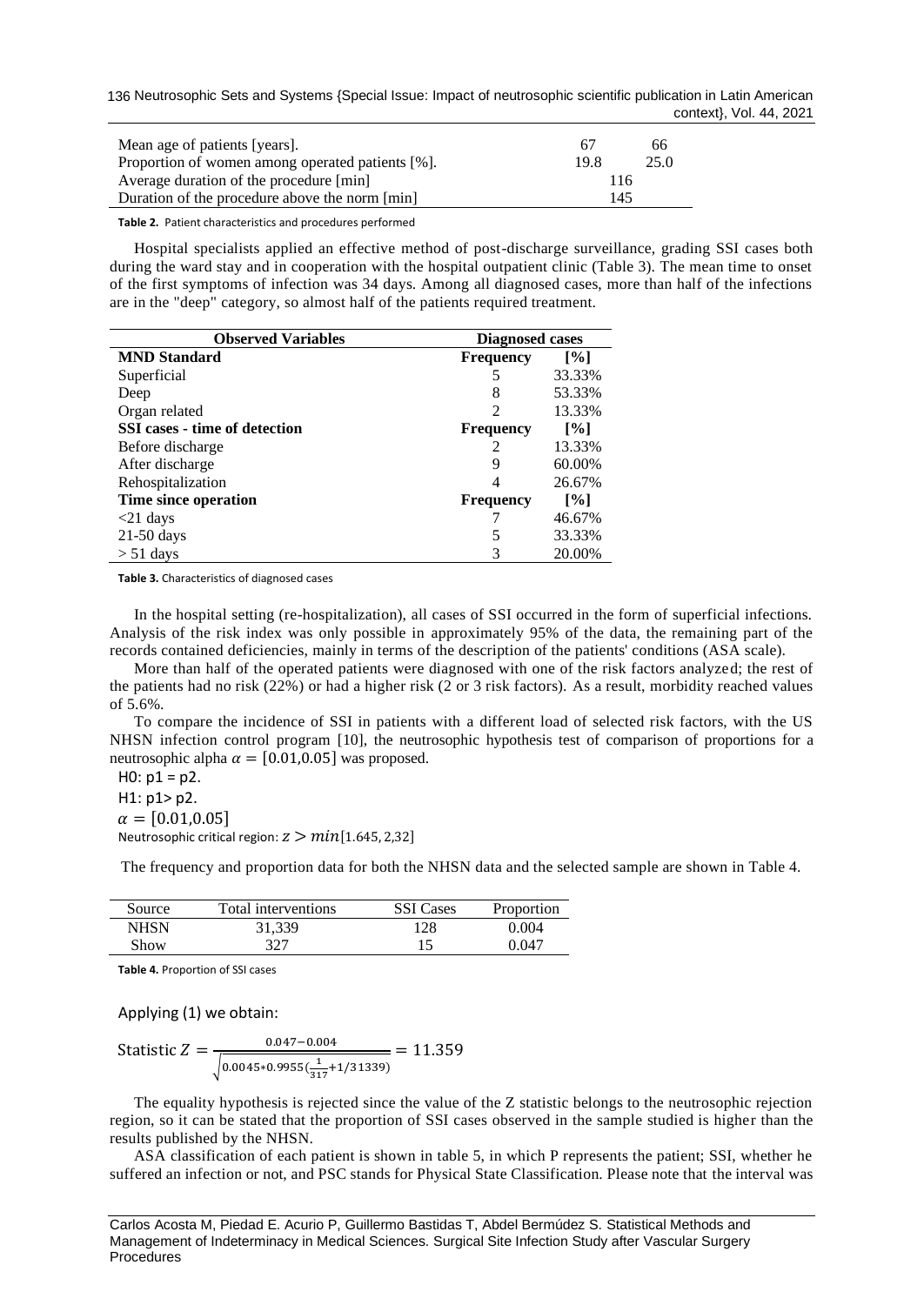Neutrosophic Sets and Systems {Special Issue: Impact of neutrosophic scientific publication in Latin American 137 context}, Vol. 44, 2021

| P        | SSI        | <b>PSC</b>     | P        | SSI        | <b>PSC</b>   | Ρ          | SSI       | <b>PSC</b>     | P          | SSI        | <b>PSC</b>     | P          | SSI       | <b>PSC</b>     | Ρ          | SSI       | <b>PSC</b>       | P          | SSI             | PSC    |
|----------|------------|----------------|----------|------------|--------------|------------|-----------|----------------|------------|------------|----------------|------------|-----------|----------------|------------|-----------|------------------|------------|-----------------|--------|
| 1        | ΝO         | 2              | 51       | ΝO         | 3            | 101        | NO        | $\overline{2}$ | 151        | NO         | 1              | 201        | ΝO        | 2              | 251        | ΝO        | 2                | 301        | NO              | 1      |
| 2        | <b>NO</b>  | 5              | 52       | NO         | 2            | 102        | NO        | 2              | 152        | NO         | 2              | 202        | ΝO        | 2              | 252        | NO        | 2                | 302        | NO              | 2      |
| 3        | YES        | 4              | 53       | NO         | 3            | 103        | NO        | 2              | 153        | <b>NO</b>  | 4              | 203        | NO        | 1              | 253        | <b>NO</b> | 1                | 303        | <b>NO</b>       | 3      |
| 4        | NO.        | $[3,4]$        | 54       | <b>YES</b> | 3            | 104        | <b>NO</b> | 5              | 154        | <b>NO</b>  | 2              | 204        | NO        | 1              | 254        | <b>NO</b> | 2                | 304        | <b>NO</b>       | 3      |
| 5        | NO         | $\overline{2}$ | 55       | <b>NO</b>  | [4,5]        | 105        | ΝO        | [3,4]          | 155        | NO         | 4              | 205        | NO        | 4              | 255        | NO        | 1                | 305        | NO              | 4      |
| 6        | NO         | 1              | 56       | NO         | 3            | 106        | NO        | 1              | 156        | NO         | 2              | 206        | NO        | 3              | 256        | NO        | 4                | 306        | NO              | 1      |
| 7        | NO         | 2              | 57       | <b>NO</b>  | 3            | 107        | NO        | 1              | 157        | NO         | 4              | 207        | NO        | 3              | 257        | NO        | 1                | 307        | NO              | 3      |
| 8        | ΝO         | 3              | 58       | ΝO         | 2            | 108        | YES       | 1              | 158        | NO         | 1              | 208        | ΝO        | 5              | 258        | ΝO        | [4, 5]           | 308        | NO              | 1      |
| 9        | NO         | 2              | 59       | NO         | 1            | 109        | NO        | 4              | 159        | <b>NO</b>  | 4              | 209        | NO        | 3              | 259        | NO        | 1                | 309        | NO              | 2      |
| 10       | NO         | 3              | 60       | NO         | 3            | 110        | <b>NO</b> | $[3,4]$        | 160        | NO         | 3              | 210        | NO        | 2              | 260        | NO        | 3                | 310        | <b>NO</b>       | 3      |
| 11       | NO         | 2              | 61       | ΝO         | 3            | 111        | NO        | 5              | 161        | NO         | 1              | 211        | NO        | 3              | 261        | NO        | 3                | 311        | NO              | 2      |
| 12       | <b>YES</b> | 4              | 62       | NO         | 3            | 112        | NO        | 1              | 162        | NO         | 2              | 212        | NO        | 1              | 262        | NO        | 1                | 312        | NO              | 5      |
| 13       | NO         | 3              | 63       | NO         | 3            | 113        | YES       | 3              | 163        | NO         | 3              | 213        | NO        | 1              | 263        | NO        | 2                | 313        | NO              | 1      |
| 14       | NO         | 4              | 64       | ΝO         | 1            | 114        | NO        | 5              | 164        | NO         | 4              | 214        | ΝO        | [4, 5]         | 264        | ΝO        | 2                | 314        | NO              | 3      |
| 15       | NO         | 4              | 65       | NO         | 1            | 115        | NO        | 1              | 165        | NO         | 4              | 215        | NO        | 3              | 265        | <b>NO</b> | 3                | 315        | <b>NO</b>       | [4, 5] |
| 16<br>17 | NO.<br>YES | $[3,4]$<br>1   | 66<br>67 | NO<br>NO   | 1<br>3       | 116<br>117 | NO<br>NO  | 2<br>2         | 166<br>167 | NO<br>NO   | 2<br>4         | 216<br>217 | NO<br>NO  | 5<br>3         | 266<br>267 | NO<br>NO  | $\mathbf 1$<br>3 | 316<br>317 | <b>NO</b><br>NO | 2<br>5 |
| 18       | NO         | 4              | 68       | NO         | 2            | 118        | NO        | 3              | 168        | NO         | 5              | 218        | <b>NO</b> | [4, 5]         | 268        | ΝO        | 1                | 318        | NO              | 1      |
| 19       | NO         | 1              | 69       | <b>NO</b>  | 5            | 119        | NO        | 4              | 169        | NO         | 1              | 219        | ΝO        | 1              | 269        | NO        | 2                | 319        | NO              | 3      |
| 20       | NO         | 2              | 70       | ΝO         | 4            | 120        | NO        | 4              | 170        | <b>NO</b>  | [4, 5]         | 220        | ΝO        | 2              | 270        | ΝO        | 1                | 320        | NO              | 3      |
| 21       | NO         | 2              | 71       | ΝO         | 5            | 121        | NO        | 3              | 171        | <b>YES</b> | 5              | 221        | NO        | $\overline{2}$ | 271        | NO        | 1                | 321        | NO              | 3      |
| 22       | NO         | 3              | 72       | ΝO         | 4            | 122        | <b>NO</b> | 1              | 172        | <b>NO</b>  | 1              | 222        | NO        | 4              | 272        | NO        | 2                | 322        | <b>NO</b>       | 3      |
| 23       | NO         | 1              | 73       | NO         | 1            | 123        | YES       | 3              | 173        | NO         | 2              | 223        | NO        | 3              | 273        | NO        | 3                | 323        | NO              | 2      |
| 24       | NO         | 2              | 74       | NO         | 2            | 124        | NO        | 2              | 174        | YES        | 3              | 224        | NO        | 2              | 274        | NO        | 1                | 324        | NO              | 2      |
| 25       | NO         | 5              | 75       | YES        | 2            | 125        | NO        | 1              | 175        | NO         | 1              | 225        | ΝO        | 1              | 275        | NO        | 1                | 325        | NO              | 5      |
| 26       | NO         | 5              | 76       | ΝO         | 2            | 126        | ΝO        | 1              | 176        | NO         | 3              | 226        | ΝO        | 3              | 276        | ΝO        | $[4,5]$          | 326        | <b>NO</b>       | 1      |
| 27       | NO         | 2              | 77       | NO         | 5            | 127        | <b>NO</b> | 2              | 177        | NO         | 3              | 227        | NO        | 1              | 277        | NO        | 3                | 327        | NO              | 3      |
| 28       | NO         | 4              | 78       | ΝO         | $\mathbf{1}$ | 128        | NO        | 3              | 178        | NO         | $\overline{2}$ | 228        | YES       | $\overline{2}$ | 278        | NO        | 5                |            |                 |        |
| 29       | NO         | 3              | 79       | NO         | 3            | 129        | NO        | 2              | 179        | NO         | 1              | 229        | <b>NO</b> | 5              | 279        | NO        | 1                |            |                 |        |
| 30       | NO         | 3              | 80       | ΝO         | 1            | 130        | NO        | 1              | 180        | NO         | 3              | 230        | NO        | 1              | 280        | NO        | 1                |            |                 |        |
| 31       | NO         | 2              | 81       | <b>NO</b>  | 3            | 131        | NO        | 3              | 181        | NO         | 3              | 231        | ΝO        | $[3,4]$        | 281        | <b>NO</b> | [4, 5]           |            |                 |        |
| 32       | NO         | 2              | 82       | ΝO         | 1            | 132        | NO        | 1              | 182        | NO         | 2              | 232        | ΝO        | $\overline{2}$ | 282        | ΝO        | 1                |            |                 |        |
| 33       | NO         | 5              | 83       | ΝO         | 3            | 133        | YES       | 4              | 183        | NO         | 1              | 233        | NO        | $\overline{2}$ | 283        | NO        | 2                |            |                 |        |
| 34       | NO         | 3              | 84       | ΝO         | 3            | 134        | NO        | 4              | 184        | NO         | 3              | 234        | NO        | 4              | 284        | NO        | 2                |            |                 |        |
| 35       | NO         | 5              | 85       | NO         | 2            | 135        | NO        | 4              | 185        | NO         | 3              | 235        | ΝO        | 1              | 285        | NO        | 3                |            |                 |        |
| 36       | ΝO         | $[4,5]$        | 86       | YES        | 4            | 136        | NO        | 4              | 186        | NO         | 2              | 236        | ΝO        | 3              | 286        | NO        | 3                |            |                 |        |
| 37       | YES        | 1              | 87       | <b>NO</b>  | 2            | 137        | NO        | 1              | 187        | <b>NO</b>  | 3              | 237        | ΝO        | 1              | 287        | <b>NO</b> | 2                |            |                 |        |
| 38       | ΝO         | 1              | 88       | NO.        | [3,4]        | 138        | ΝO        | 2              | 188        | NO         | 5              | 238        | ΝO        | 3              | 288        | ΝO        | 2                |            |                 |        |
| 39       | <b>NO</b>  | 3              | 89       | <b>NO</b>  | 3            | 139        | <b>NO</b> | $\overline{4}$ | 189        | <b>NO</b>  | $\overline{2}$ | 239        | <b>NO</b> | 2              | 289        | <b>NO</b> | 3                |            |                 |        |
| 40       | NO         | 2              | 90       | <b>NO</b>  | 2            | 140        | <b>NO</b> | З              | 190        | <b>NO</b>  | 1              | 240        | ΝO        | 1              | 290        | <b>NO</b> | 1                |            |                 |        |
| 41       | NO.        | 3              | 91       | <b>NO</b>  | 4            | 141        | <b>NO</b> | 2              | 191        | <b>NO</b>  | 2              | 241        | <b>NO</b> | 4              | 291        | <b>NO</b> | 3                |            |                 |        |
| 42       | NO.        | 5              | 92       | <b>NO</b>  | 4            | 142        | NO.       | [4,5]          | 192        | <b>NO</b>  | 1              | 242        | NO.       | [3,4]          | 292        | <b>NO</b> | 3                |            |                 |        |
| 43       | NO         | 3              | 93       | <b>NO</b>  | 2            | 143        | <b>NO</b> | $\mathbf{1}$   | 193        | <b>NO</b>  | 4              | 243        | <b>NO</b> | $\overline{2}$ | 293        | ΝO        | 2                |            |                 |        |
| 44       | NO.        | 1              | 94       | <b>NO</b>  | 1            | 144        | YES       | 4              | 194        | <b>NO</b>  | 3              | 244        | <b>NO</b> | 3              | 294        | ΝO        | $\overline{c}$   |            |                 |        |
| 45       | NO.        | 1              | 95       | <b>NO</b>  | 1            | 145        | <b>NO</b> | 2              | 195        | <b>NO</b>  | 1              | 245        | <b>NO</b> | 1              | 295        | <b>NO</b> | 2                |            |                 |        |
| 46       | NO.        | 1              | 96       | <b>NO</b>  | 3            | 146        | <b>NO</b> | 3              | 196        | <b>NO</b>  | 3              | 246        | <b>NO</b> | $\overline{2}$ | 296        | <b>NO</b> | 1                |            |                 |        |
| 47       | YES        | 5              | 97       | <b>NO</b>  | 1            | 147        | <b>NO</b> | 3              | 197        | <b>NO</b>  | 3              | 247        | <b>NO</b> | 1              | 297        | <b>NO</b> | 2                |            |                 |        |
| 48       | NO.        | 3              | 98       | <b>NO</b>  | 3            | 148        | <b>NO</b> | 3              | 198        | <b>NO</b>  | 2              | 248        | <b>NO</b> | 1              | 298        | <b>NO</b> | 2                |            |                 |        |
| 49       | NO         | 1              | 99       | <b>NO</b>  | 2            | 149        | <b>NO</b> | 4              | 199        | <b>NO</b>  | 3              | 249        | NO.       | 4              | 299        | NO.       | 1                |            |                 |        |
| 50       | NO         | $\overline{2}$ | 100      | <b>NO</b>  | 3            | 150        | <b>NO</b> | 3              | 200        | <b>NO</b>  | $[4,5]$        | 250        | <b>NO</b> | 3              | 300        | <b>NO</b> | $\overline{c}$   |            |                 |        |

[3,4] for seven patients, while for eleven patients, it was [4,5].

**Table 5** SSI-PSC ratio per patient

A deneutrosophication process, using the midpoint of the intervals [3,4] and [4,5] (3.5 and 4.5 mean points respectively), allows generating two new intermediate categories to be able to apply the classic statistics Chisquare test for contingency tables. From which we obtained table 6, after processing the data with IBM SPSS software.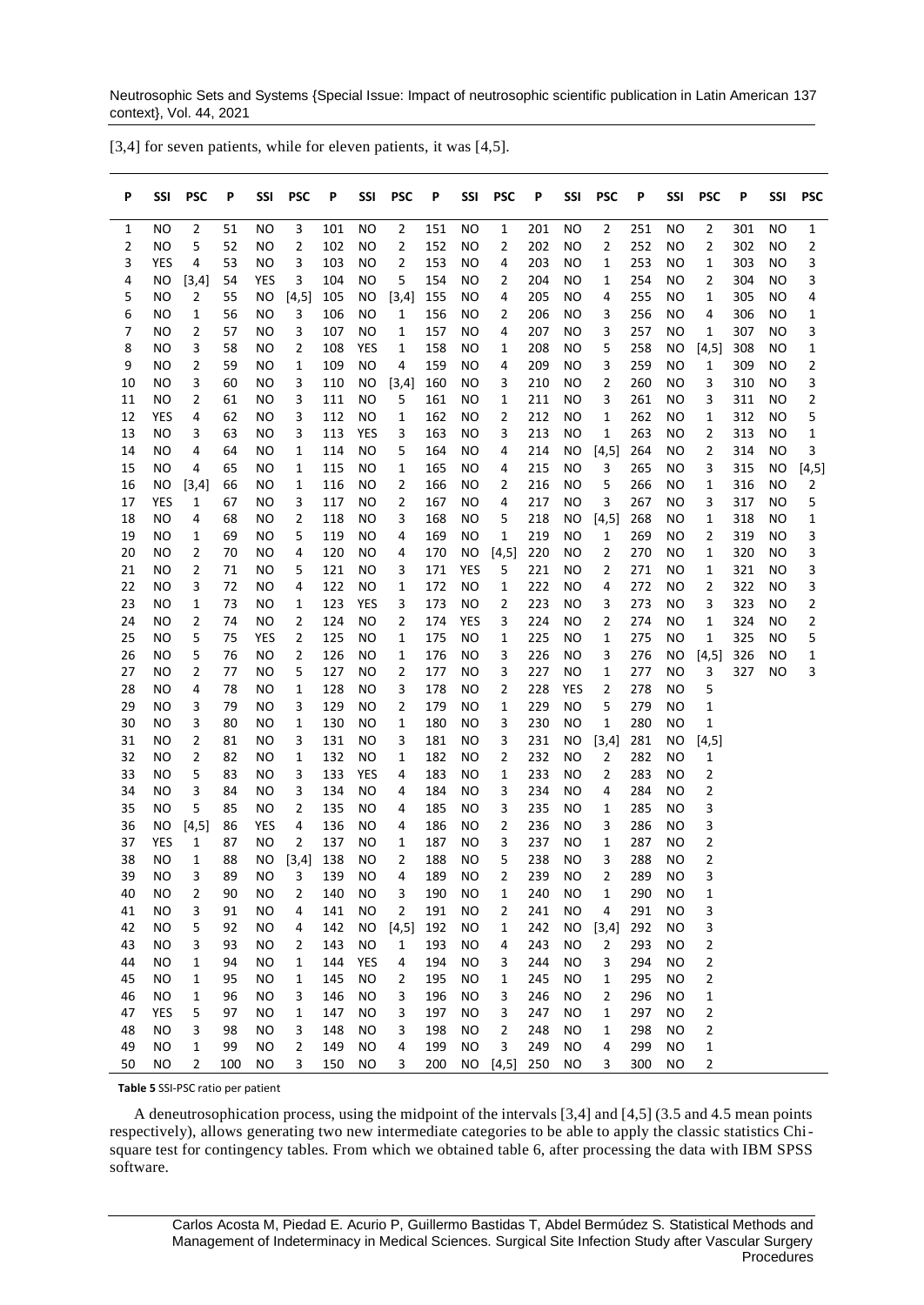138 Neutrosophic Sets and Systems {Special Issue: Impact of neutrosophic scientific publication in Latin American context}, Vol. 44, 2021

|     |       |          |        | <b>PSC</b>     |        |        |        |          |        |        |  |  |
|-----|-------|----------|--------|----------------|--------|--------|--------|----------|--------|--------|--|--|
|     |       |          | 1,00   | 2,00           | 3,00   | 3,50   | 4,00   | 4,50     | 5.00   | Total  |  |  |
| SSI | YES   | Score    | 3      | $\mathfrak{p}$ | 4      | 0      | 5      | $\Omega$ |        | 16     |  |  |
|     |       | % in PSC | 3,7%   | 2,4%           | 4,6%   | 0.0%   | 13,9%  | 0.0%     | 8,7%   | 4,9%   |  |  |
|     | NO.   | Score    | 78     | 80             | 83     | 6      | 31     | 11       | 21     | 311    |  |  |
|     |       | % in PSC | 96,3%  | 97,6%          | 95,4%  | 100.0% | 86,1%  | 100,0%   | 91,3%  | 95,1%  |  |  |
|     | Total | Score    | 81     | 82             | 87     | 6      | 36     | 11       | 23     | 327    |  |  |
|     |       | % in PSC | 100,0% | 100,0%         | 100.0% | 100.0% | 100,0% | 100.0%   | 100.0% | 100,0% |  |  |

**Table 6.** Contingency table SSI-PSC

Table 6 shows the new categories obtained through the de-neutrosophication process, which have zero frequency in the first row. This means that no patient with a certain level of indeterminacy in his information about his risk factors was diagnosed with SSI. In general, the diagnosed cases represent 4.9% of the total of surgeries performed. It indicates that morbidity is not related to risk factors of patients regarding ASA classification.

The statistical analysis confirms the differences in morbidity between the population from the United States and the sample of the studied hospital, which indicates the need for a permanent and detailed review of the epidemiological risk factors and the practice and the prevention measures to improve the current situation. On the other hand, a statistically significant relationship between the physical state (risk factors) of the patients and their SSI diagnosis could not be established.

### **Conclusions**

At the analyzed institution, the follow-up of the hospital infections is being carried out for several years now, using active infection monitoring tools and databases. From the very first years of the current century, specific monitoring of certain surgical procedures was introduced. One of the most important elements was the attempt to implement the supervision of infections that appeared after the patients were discharged.

This study confirms the need and feasibility of the follow-up after the patient is discharged, especially in a unit that uses implants, where exceptional reliability in monitoring infections one year after the surgery is required. The data registered by the Ecuadorian health centers, on many occasions, do not register information after the patient is discharged, so its sensibility was lesser.

The neutrosophic hypothesis tests applied, allowed identifying possible problems of the vascular surgery room of an Ecuadorian hospital based on its comparison with multicenter studies described in the literature, specifically, of the National and State HAI Progress Report from the USA, developed by specialist of the CDC, along with the National Healthcare Safety Network (NHSN); as well as ruling out the classification of the patient's state as a possible predictor of SSI diagnosis in this hospital.

#### **References**

- 1. Aslam, M. (2020) Introducing Grubbs's test for detecting outliers under neutrosophic statistics An application to medical data. Journal of King Saud University Science 32, 2696–2700. https://doi.org/10.1016/j.jksus.2020.06.003
- 2. Cabeza, E. F., Sánchez, M. S., Elizalde, J. A., & Melón, C. G. (2018). Infecciones relacionadas con la asistencia sanitaria (nosocomiales). Medicine-Programa de Formación Médica Continuada Acreditado, 12(52), 3076-3084. https://doi.org/10.1016/j.med.2018.03.013
- 3. Gómez-Romero, F. J., Fernández-Prada, M., & Navarro-Gracia, J. F. (2017). Prevención de la infección de sitio quirúrgico: análisis y revisión narrativa de las guías de práctica clínica. Cirugía Española, 95(9), 490-502. https://doi.org/10.1016/j.ciresp.2017.09.004
- 4. Gombert, A., Babilon, M., Barbati, M. E., Keszei, A., von Trotha, K. T., Jalaie, H., & Grommes, J. (2018). Closed Incision Negative Pressure Therapy Reduces Surgical Site Infections in Vascular Surgery: A Prospective Randomised Trial (AIMS Trial). European Journal of Vascular and Endovascular Surgery. doi:10.1016/j.ejvs.2018.05.018
- 5. Hurwitz, E. E., Simon, M., Vinta, S. R., Zehm, C. F., Shabot, S. M., Minhajuddin, A., & Abouleish, A. E. (2017). Adding examples to the ASA-physical status classification improves correct assignment to patients. Anesthesiology, 126(4), 614-622. https://doi.org/10.1097/ALN.0000000000001541
- 6. Llanos-Torres, K. H., Pérez-Orozco, R., & Málaga, G. (2021). Infecciones nosocomiales en unidades de observación de emergencia y su asociación con el hacinamiento y la ventilación. Revista Peruana de Medicina Experimental y Salud Pública, 37, 721-725. https://doi.org/10.17843/rpmesp.2020.374.5192.
- 7. National Center for Emerging and Zoonotic Infectious Diseases (2021)The NHSN standardized infection ratio (SIR) A Guide to the SIR Updated February. https://www.cdc.gov/nhsn/pdfs/ps-analysis-resources/nhsn-sir-guide.pdf [Accessed 1/06/21].
- 8. [Smarandache, F. \(2014\)](https://www.sciencedirect.com/science/article/pii/S1018364720300525#bb0120) Introduction to neutrosophic statistics, Infinite Study.
- 9. Sommerstein, R., Marschall, J., Atkinson, A., Surbek, D., Dominguez-Bello, M. G., Troillet, N., & Widmer, A. F. (2020). Antimicrobial prophylaxis administration after umbilical cord clamping in cesarean section and the risk of

Carlos Acosta M, Piedad E. Acurio P, Guillermo Bastidas T, Abdel Bermúdez S. Statistical Methods and Management of Indeterminacy in Medical Sciences. Surgical Site Infection Study after Vascular Surgery Procedures